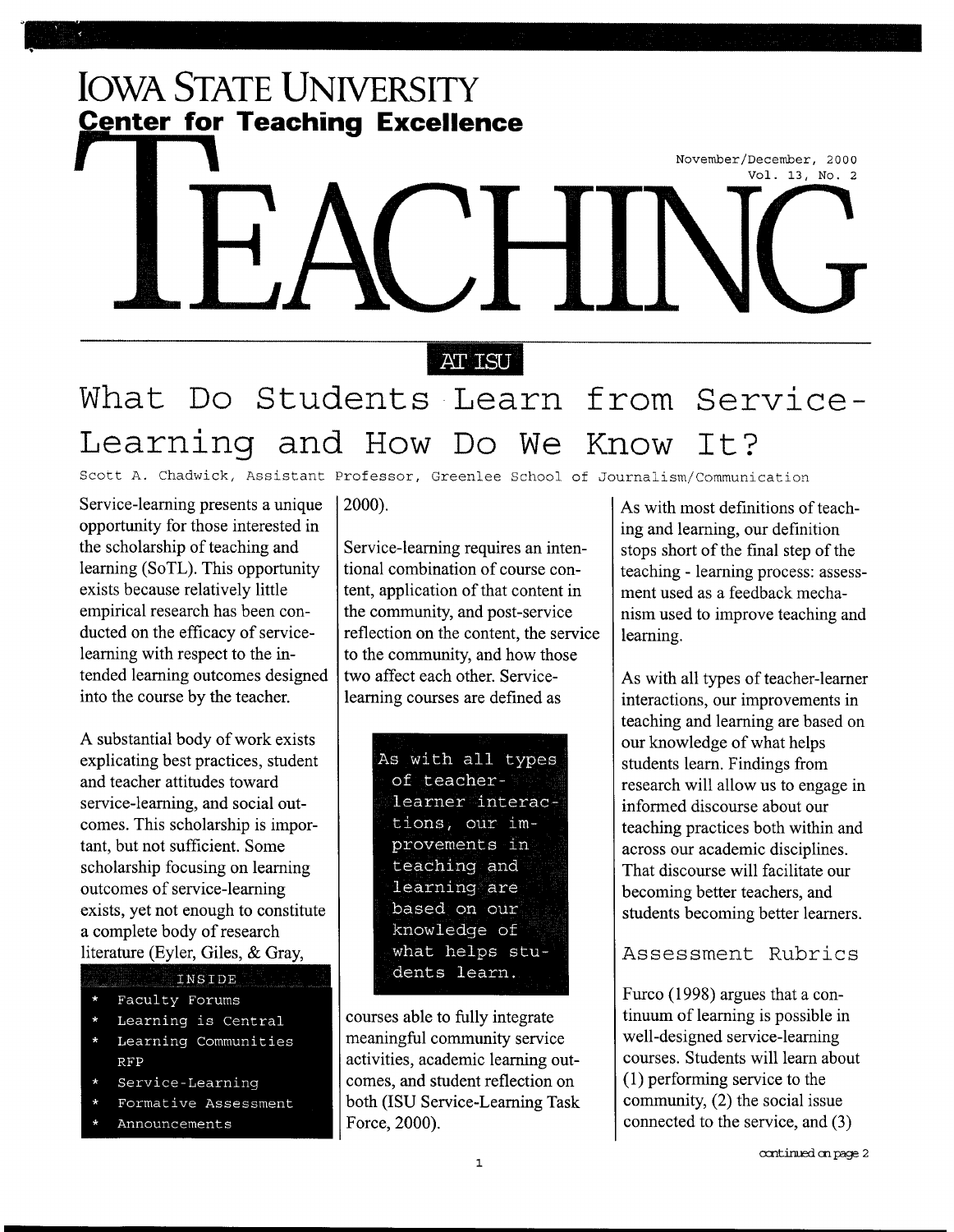course content upon which the service is based. Through their experiences and reflection on their service students will learn about civic responsibility. Through their course work and reflection on how that and their service are connected they will achieve academically. To be complete, assessments of service-learning must focus on all aspects of service-learning continuum.

There are multiple ways to assess service-learning. One rubric of assessment focuses on the types of student learning and development possible through service-learning. Split across cognitive and affective dimensions, four areas of assessment are possible: (1) better understanding of larger social issues and their root causes (cognitive), (2) development of civic responsibility and civic participation skills (cognitive and affective), (3) personal and career  $development (affective - with$ some cognitive dimensions), and ( 4) increased academic understanding (cognitive) (Minnesota Campus Compact, 1995).

#### Assessment Methods

As with other types of research, the methods used are dependent on the questions asked. Thus, there is no one right way to assess servicelearning. Each teacher on our campus comes from a particular position of strength with his or her scholarship. Investigating servicelearning from quantitative and qualitative points of view are appropriate, given the particular focus of the study. Teachers en-

gaged in service-learning, or other types of learning facilitation, will learn what works best in the classroom as we collectively apply our scholarship strengths to investigate the effects of pedagogical practices on intended learning outcomes, then share our findings.

Participation in those courses ahowed significant positive effects on academic performance (i.e., GPA, writing skills, and critical thinking skills) as well as diversity-related values, self-efficacy, and leadership.

When service-learning is assessed, the goal should be to (1) explicate causal relationships between teachers' and students' behaviors and learning outcomes, (2) illuminate the process through which learning is best accomplished, (3) provide sufficient detail so others may incorporate successful pedagogical practices in their classes, and (4) clearly delineate the domain across which the research findings apply.

Scholarship of service-learning can be conducted at various levels. For example, Astin, Vogelgesang, Ikeda, and Yee (2000) collected longitudinal data from a national sample of students who had completed service-learning courses at baccalaureate-granting colleges and universities. Participation in those

courses showed significant positive effects on academic performance (i.e., GPA, writing skills, and critical thinking skills) as well as diversity-related values, selfefficacy, and leadership.

Bradley (1995) suggests assessing students' ability to reflect upon their service experience and its relationship to course content by looking at the level at which students are engaged in the reflection process. He proposes three levels of reflective ability.

Level 1 reflection reports observations, is unidimensional in nature, and bases analysis and conclusions on personal beliefs rather than substantiated facts.

Reflection reports at Level 3 demonstrate a student's ability to take multiple perspectives on the service experience, identify and incorporate the contingent nature of social situations and people acting within them, and reaches conclusions based on logical reasoning and available evidence.

As with other qualitative assessment methods, performance at Level 2 falls between the more obvious examples of the very good of Level 3 and the inadequate of Level 1.

At the institutional level, Bringle and Hatcher (2000) report that the extent to which service-learning becomes a meaningful aspect of faculty work, student life, institutional identity, and external partnerships is in some ways dependent on the type of institution (e.g., com